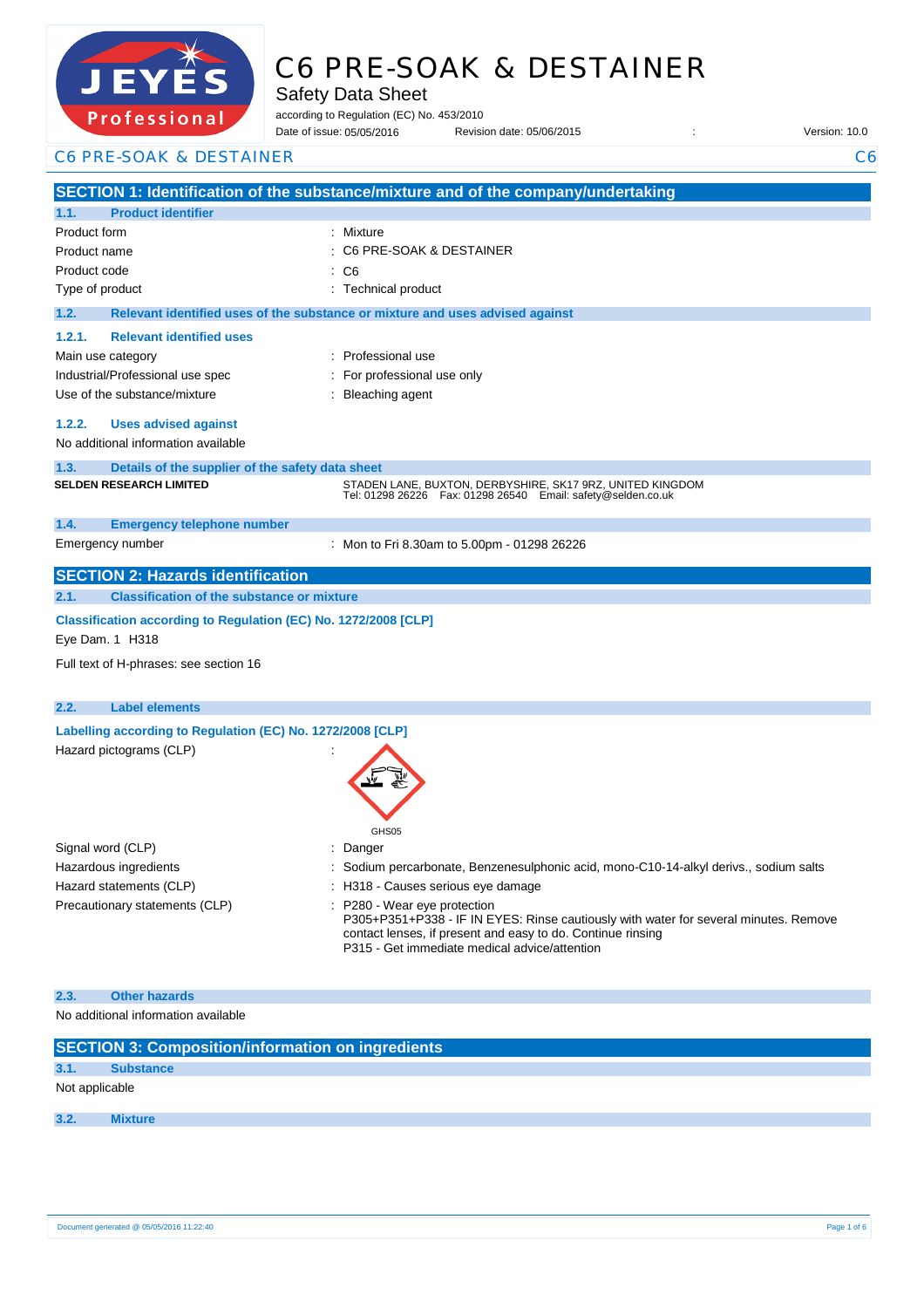## Safety Data Sheet

according to Regulation (EC) No. 453/2010

| <b>Name</b>                                                        | <b>Product identifier</b>                                                   | $\frac{9}{6}$ | <b>Classification according to</b><br>Directive 67/548/EEC | <b>Classification according to</b><br><b>Regulation (EC) No.</b><br>1272/2008 [CLP] |
|--------------------------------------------------------------------|-----------------------------------------------------------------------------|---------------|------------------------------------------------------------|-------------------------------------------------------------------------------------|
| sodium carbonate                                                   | (CAS No) 497-19-8<br>(EC no) 207-838-8<br>(EC index no) 011-005-00-2        | $>= 60$       | Xi: R36                                                    | Eye Irrit. 2, H319                                                                  |
| Sodium percarbonate                                                | (CAS No) 15630-89-4<br>(EC no) 239-707-6<br>(REACH-no) 01-<br>2119457268-30 | $15 - 30$     | O; R8<br>Xn: R22<br>Xi: R41                                | Ox. Sol. 2, H272<br>Acute Tox. 4 (Oral), H302<br>Eye Dam. 1, H318                   |
| Benzenesulphonic acid, mono-C10-14-<br>alkyl derivs., sodium salts | (CAS No) 85117-50-6<br>(EC no) 285-600-2                                    | $5 - 15$      | Xn: R22<br>Xi: R41<br>Xi: R38                              | Acute Tox. 4 (Oral), H302<br>Skin Irrit. 2. H315<br>Eye Dam. 1, H318                |

Full text of R- and H-phrases: see section 16

| <b>SECTION 4: First aid measures</b>                                        |                                                                                                                                                                                               |
|-----------------------------------------------------------------------------|-----------------------------------------------------------------------------------------------------------------------------------------------------------------------------------------------|
| <b>Description of first aid measures</b><br>4.1.                            |                                                                                                                                                                                               |
| First-aid measures general                                                  | Get medical advice/attention if you feel unwell.                                                                                                                                              |
| First-aid measures after inhalation                                         | Remove person to fresh air and keep comfortable for breathing.                                                                                                                                |
| First-aid measures after skin contact                                       | Wash with plenty of soap and water.                                                                                                                                                           |
| First-aid measures after eye contact                                        | IF IN EYES: Rinse cautiously with water for several minutes. Remove contact lenses, if present<br>and easy to do. Continue rinsing. If eye irritation persists: Get medical advice/attention. |
| First-aid measures after ingestion                                          | Give nothing or a little water to drink. Get medical advice/attention if you feel unwell.                                                                                                     |
| 4.2.<br>Most important symptoms and effects, both acute and delayed         |                                                                                                                                                                                               |
| Symptoms/injuries after inhalation                                          | : May cause respiratory irritation.                                                                                                                                                           |
| Symptoms/injuries after skin contact                                        | Repeated exposure may cause skin dryness or cracking.                                                                                                                                         |
| Symptoms/injuries after eye contact                                         | Causes eye irritation.                                                                                                                                                                        |
| Symptoms/injuries after ingestion                                           | May cause a light irritation of the linings of the mouth, throat, and gastrointestinal tract.                                                                                                 |
| 4.3.                                                                        | Indication of any immediate medical attention and special treatment needed                                                                                                                    |
| Treat symptomatically.                                                      |                                                                                                                                                                                               |
| <b>SECTION 5: Firefighting measures</b>                                     |                                                                                                                                                                                               |
| <b>Extinguishing media</b><br>5.1.                                          |                                                                                                                                                                                               |
| Suitable extinguishing media                                                | : Carbon dioxide. Dry powder. Foam.                                                                                                                                                           |
| 5.2.<br>Special hazards arising from the substance or mixture               |                                                                                                                                                                                               |
| No additional information available                                         |                                                                                                                                                                                               |
| 5.3.<br><b>Advice for firefighters</b>                                      |                                                                                                                                                                                               |
| No additional information available                                         |                                                                                                                                                                                               |
| <b>SECTION 6: Accidental release measures</b>                               |                                                                                                                                                                                               |
| Personal precautions, protective equipment and emergency procedures<br>6.1. |                                                                                                                                                                                               |
| 6.1.1.<br>For non-emergency personnel                                       |                                                                                                                                                                                               |
| Emergency procedures                                                        | : Evacuate unnecessary personnel.                                                                                                                                                             |
| 6.1.2.<br>For emergency responders                                          |                                                                                                                                                                                               |
| Protective equipment                                                        | : Use personal protective equipment as required.                                                                                                                                              |
| 6.2.<br><b>Environmental precautions</b>                                    |                                                                                                                                                                                               |
| Avoid release to the environment.                                           |                                                                                                                                                                                               |
| 6.3.<br>Methods and material for containment and cleaning up                |                                                                                                                                                                                               |
| For containment                                                             | Collect spillage.                                                                                                                                                                             |
| Methods for cleaning up                                                     | Soak up spills with inert solids, such as clay or diatomaceous earth as soon as possible.                                                                                                     |
| <b>Reference to other sections</b><br>6.4.                                  |                                                                                                                                                                                               |
|                                                                             | For further information refer to section 8: "Exposure controls/personal protection". For further information refer to section 13.                                                             |
| <b>SECTION 7: Handling and storage</b>                                      |                                                                                                                                                                                               |
| <b>Precautions for safe handling</b><br>7.1.                                |                                                                                                                                                                                               |
| Precautions for safe handling                                               | : Avoid contact with eyes.                                                                                                                                                                    |
| Hygiene measures                                                            | : Do not eat, drink or smoke when using this product.                                                                                                                                         |
| Conditions for safe storage, including any incompatibilities<br>7.2.        |                                                                                                                                                                                               |
| Technical measures                                                          | : Does not require any specific or particular technical measures.                                                                                                                             |
| Document generated @ 05/05/2016 11:22:40                                    | Page 2 of 6                                                                                                                                                                                   |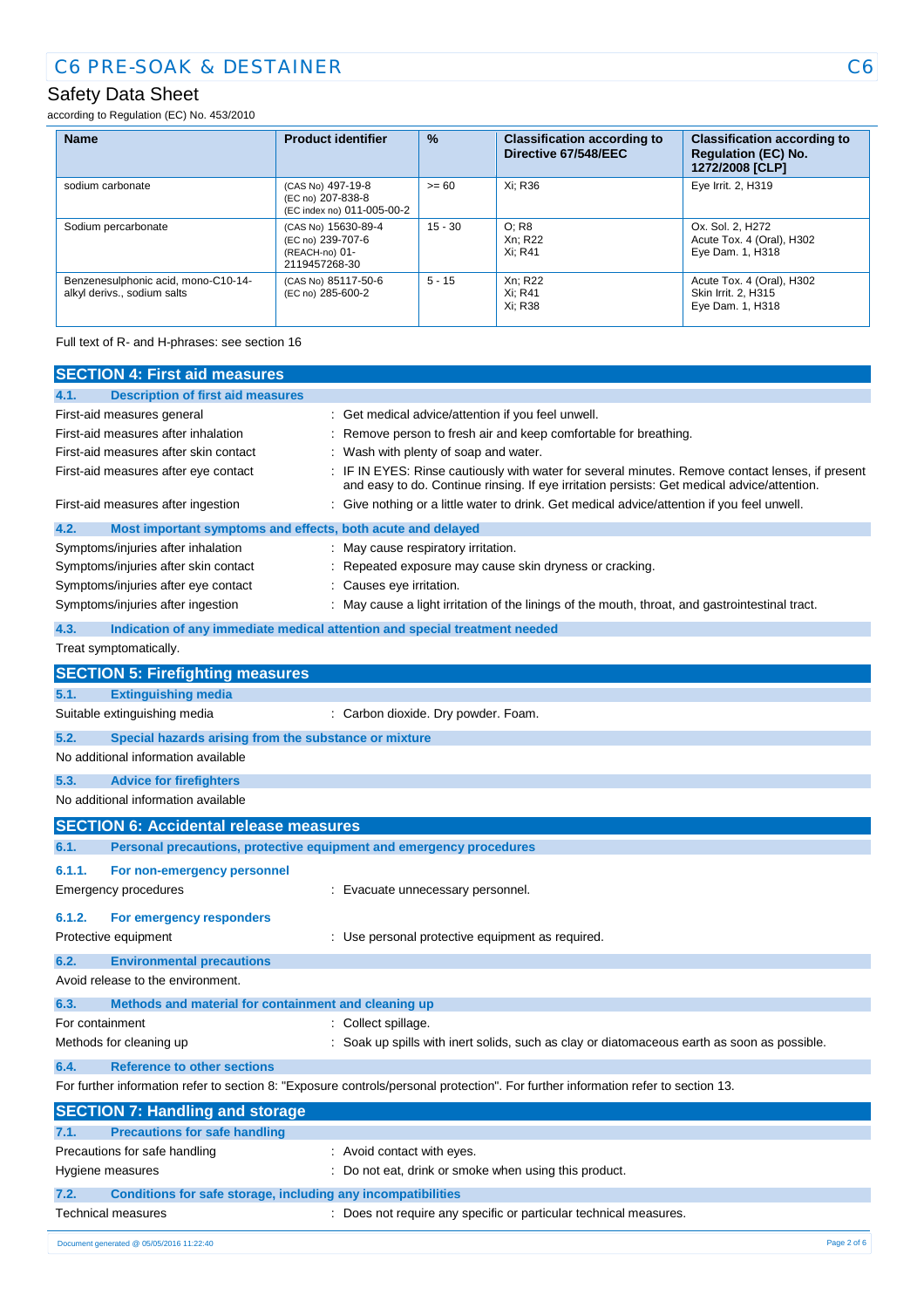## C6 PRE-SOAK & DESTAINER C6

#### Safety Data Sheet

according to Regulation (EC) No. 453/2010

- 
- Storage conditions **Storage conditions** : Keep container closed when not in use.
- Incompatible products : Oxidizing agent. Strong acids. Strong bases.
- Special rules on packaging **interpretate that is example to the Special rules** on packaging in the Keep only in original container.

**7.3. Specific end use(s)**

No additional information available

#### **SECTION 8: Exposure controls/personal protection**

**8.1. Control parameters** No additional information available

#### **8.2. Exposure controls**

| Materials for protective clothing | : Not required for normal conditions of use            |
|-----------------------------------|--------------------------------------------------------|
| Hand protection                   | : In case of repeated or prolonged contact wear gloves |
| Eye protection                    | : Safety glasses                                       |
| Skin and body protection          | : Not required for normal conditions of use            |
| Respiratory protection            | : Not required for normal conditions of use            |
|                                   |                                                        |



| <b>SECTION 9: Physical and chemical properties</b>            |                     |  |
|---------------------------------------------------------------|---------------------|--|
| Information on basic physical and chemical properties<br>9.1. |                     |  |
| Physical state                                                | Solid               |  |
| Appearance                                                    | Crystals.           |  |
| Colour                                                        | white.              |  |
| Odour                                                         | characteristic.     |  |
| Odour threshold                                               | No data available   |  |
| pH                                                            | 10<br>÷             |  |
| Relative evaporation rate (butylacetate=1)                    | No data available   |  |
| Melting point                                                 | No data available   |  |
| Freezing point                                                | No data available   |  |
| Boiling point                                                 | No data available   |  |
| Flash point                                                   | No data available   |  |
| Auto-ignition temperature                                     | : No data available |  |
| Decomposition temperature                                     | No data available   |  |
| Flammability (solid, gas)                                     | No data available   |  |
| Vapour pressure                                               | No data available   |  |
| Relative vapour density at 20 °C                              | No data available   |  |
| Relative density                                              | No data available   |  |
| Solubility                                                    | No data available   |  |
| Log Pow                                                       | No data available   |  |
| Viscosity, kinematic                                          | No data available   |  |
| Viscosity, dynamic                                            | No data available   |  |
| Explosive properties                                          | No data available   |  |
| Oxidising properties                                          | No data available   |  |
| <b>Explosive limits</b>                                       | No data available   |  |
| 9.2.<br><b>Other information</b>                              |                     |  |

No additional information available

#### **SECTION 10: Stability and reactivity**

**10.1. Reactivity** No additional information available

### **10.2. Chemical stability**

Stable under normal conditions.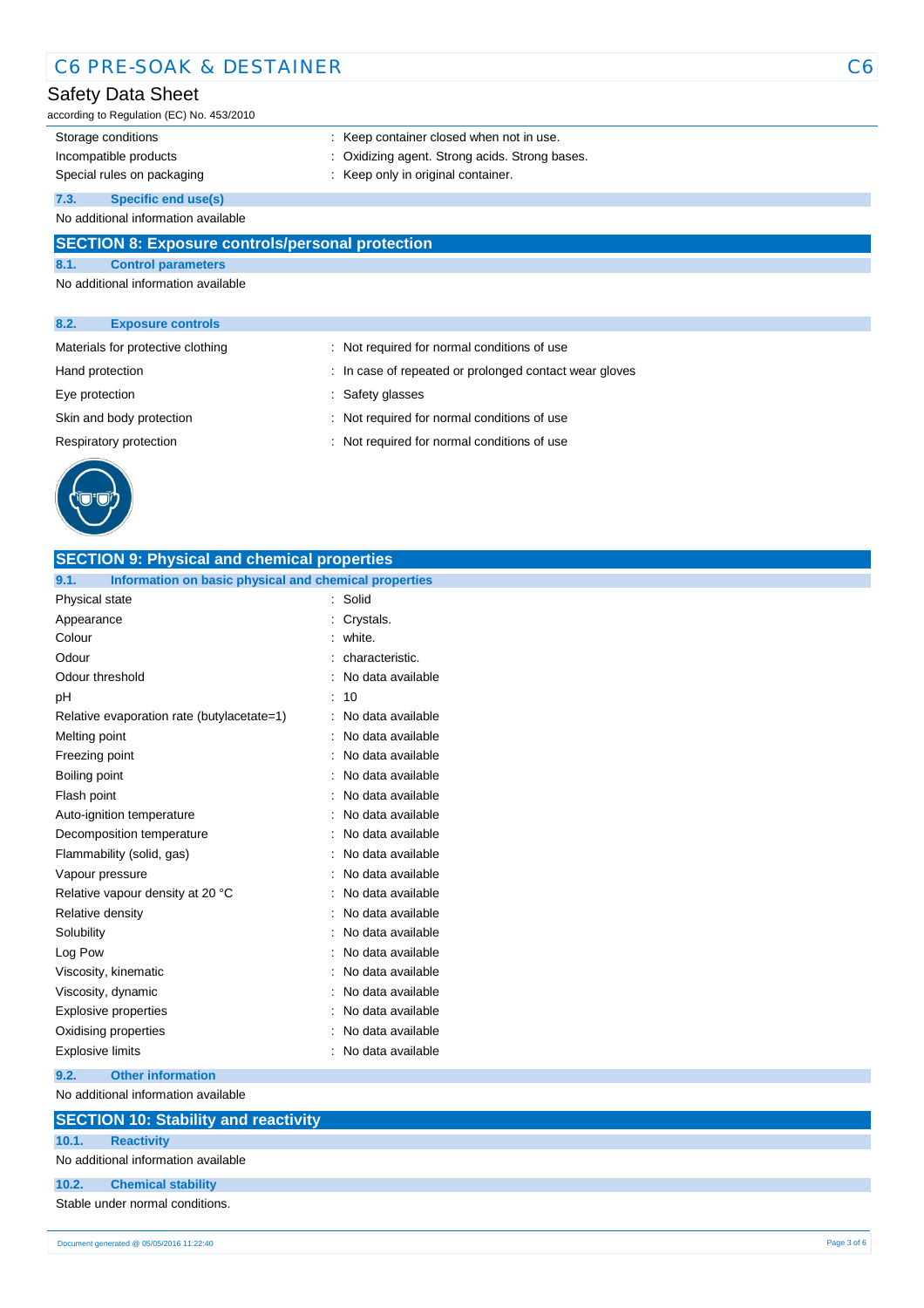## C6 PRE-SOAK & DESTAINER C6

## Safety Data Sheet

according to Regulation (EC) No. 453/2010

| 10.3.                               | <b>Possibility of hazardous reactions</b> |  |  |
|-------------------------------------|-------------------------------------------|--|--|
|                                     | No additional information available       |  |  |
| 10.4.                               | <b>Conditions to avoid</b>                |  |  |
| No additional information available |                                           |  |  |
| 10.5.                               | Incompatible materials                    |  |  |
|                                     | No additional information available       |  |  |
| 10.6.                               | <b>Hazardous decomposition products</b>   |  |  |
|                                     | No additional information available       |  |  |

No additional information available

| <b>SECTION 11: Toxicological information</b> |                                      |                |  |
|----------------------------------------------|--------------------------------------|----------------|--|
| 11.1.                                        | Information on toxicological effects |                |  |
| Acute toxicity                               |                                      | Not classified |  |

| Skin corrosion/irritation                             | : Not classified             |
|-------------------------------------------------------|------------------------------|
|                                                       | pH: 10                       |
| Serious eye damage/irritation                         | : Causes serious eye damage. |
|                                                       | pH: 10                       |
| Respiratory or skin sensitisation                     | : Not classified             |
| Germ cell mutagenicity                                | : Not classified             |
| Carcinogenicity                                       | : Not classified             |
| Reproductive toxicity                                 | : Not classified             |
| Specific target organ toxicity (single exposure)      | : Not classified             |
| Specific target organ toxicity (repeated<br>exposure) | : Not classified             |
| Aspiration hazard                                     | : Not classified             |

| <b>SECTION 12: Ecological information</b>          |                        |  |  |
|----------------------------------------------------|------------------------|--|--|
| 12.1.<br><b>Toxicity</b>                           |                        |  |  |
| Sodium percarbonate (15630-89-4)                   |                        |  |  |
| LC50 fishes 1                                      | $> 70$ mg/             |  |  |
| EC50 other aquatic organisms 1                     | 4,9 mg/l               |  |  |
| EC50 other aquatic organisms 2                     | IC50 algea (72 h) mg/l |  |  |
| 12.2.<br><b>Persistence and degradability</b>      |                        |  |  |
| No additional information available                |                        |  |  |
|                                                    |                        |  |  |
| 12.3.<br><b>Bioaccumulative potential</b>          |                        |  |  |
| No additional information available                |                        |  |  |
| 12.4.<br><b>Mobility in soil</b>                   |                        |  |  |
| No additional information available                |                        |  |  |
| 12.5.<br><b>Results of PBT and vPvB assessment</b> |                        |  |  |
| No additional information available                |                        |  |  |
| <b>Other adverse effects</b><br>12.6.              |                        |  |  |
| No additional information available                |                        |  |  |
| <b>SECTION 13: Disposal considerations</b>         |                        |  |  |
| 13.1.<br><b>Waste treatment methods</b>            |                        |  |  |
| No additional information available                |                        |  |  |
| <b>SECTION 14: Transport information</b>           |                        |  |  |
| In accordance with ADR / RID / IMDG / IATA / ADN   |                        |  |  |
| 14.1.<br><b>UN number</b>                          |                        |  |  |
| Not regulated for transport                        |                        |  |  |
| <b>UN proper shipping name</b><br>14.2.            |                        |  |  |
| Proper Shipping Name (ADR)<br>: Not applicable     |                        |  |  |
| Proper Shipping Name (IMDG)                        | Not applicable         |  |  |
| Proper Shipping Name (IATA)                        | Not applicable         |  |  |
|                                                    |                        |  |  |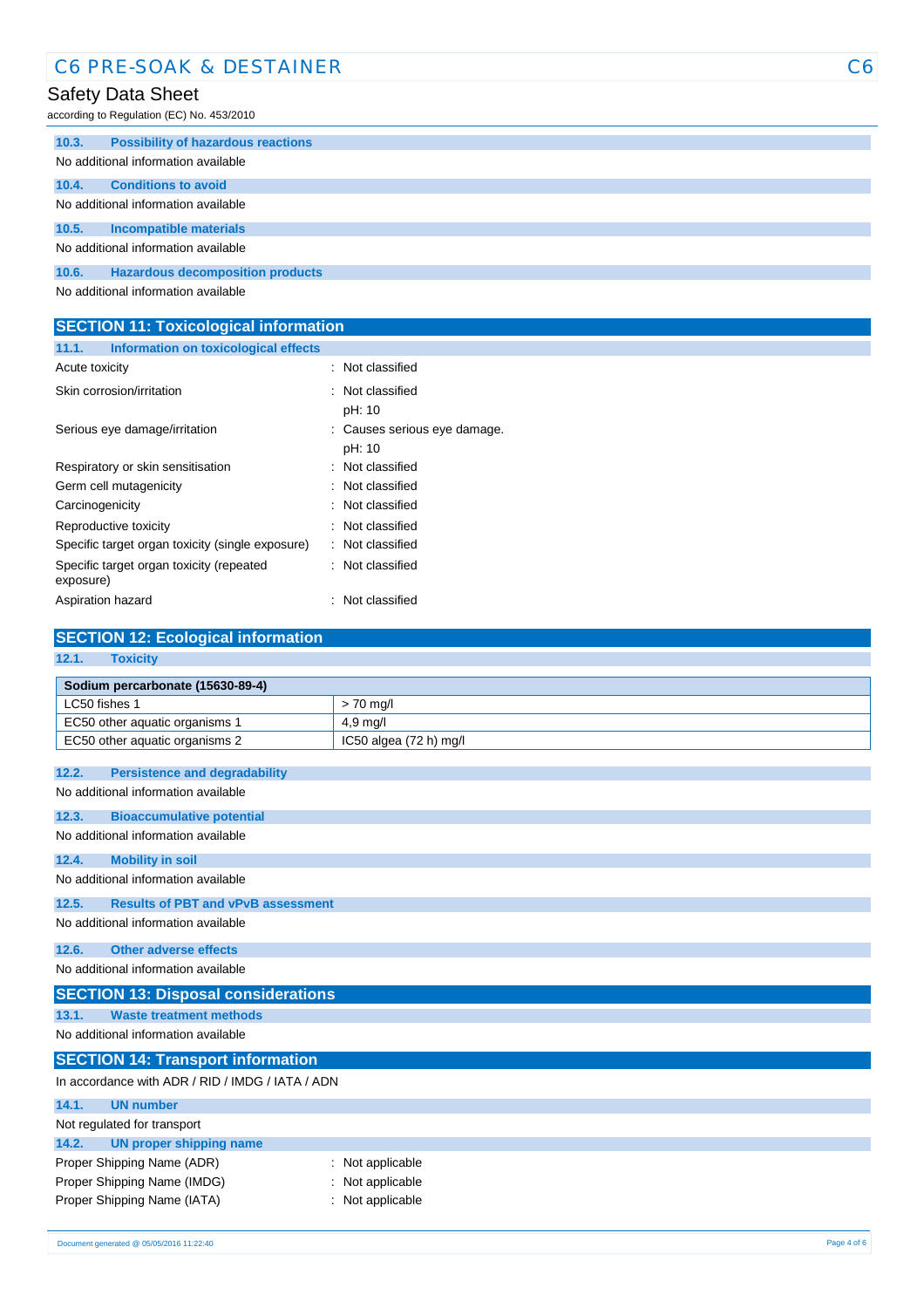## C6 PRE-SOAK & DESTAINER C6

#### Safety Data Sheet

| ccording to Regulation (EC) No. 453/2010            |                                                                                                |
|-----------------------------------------------------|------------------------------------------------------------------------------------------------|
| 14.3.<br><b>Transport hazard class(es)</b>          |                                                                                                |
| <b>ADR</b>                                          |                                                                                                |
| Transport hazard class(es) (ADR)                    | : Not applicable                                                                               |
| <b>IMDG</b>                                         |                                                                                                |
| Transport hazard class(es) (IMDG)                   | : Not applicable                                                                               |
|                                                     |                                                                                                |
| <b>IATA</b>                                         |                                                                                                |
| Transport hazard class(es) (IATA)                   | : Not applicable                                                                               |
|                                                     |                                                                                                |
| 14.4.<br><b>Packing group</b>                       |                                                                                                |
| Packing group (ADR)                                 | : Not applicable                                                                               |
| Packing group (IMDG)                                | Not applicable                                                                                 |
| Packing group (IATA)                                | : Not applicable                                                                               |
| 14.5.<br><b>Environmental hazards</b>               |                                                                                                |
| Dangerous for the environment<br>Marine pollutant   | : No<br>No<br>÷                                                                                |
| Other information                                   | No supplementary information available                                                         |
|                                                     |                                                                                                |
| <b>Special precautions for user</b><br>14.6.        |                                                                                                |
| - Overland transport                                |                                                                                                |
| No data available                                   |                                                                                                |
| - Transport by sea                                  |                                                                                                |
| No data available                                   |                                                                                                |
|                                                     |                                                                                                |
| - Air transport<br>No data available                |                                                                                                |
|                                                     |                                                                                                |
| 14.7.<br>Not applicable                             | Transport in bulk according to Annex II of MARPOL 73/78 and the IBC Code                       |
|                                                     |                                                                                                |
| <b>SECTION 15: Regulatory information</b><br>15.1.  |                                                                                                |
|                                                     | Safety, health and environmental regulations/legislation specific for the substance or mixture |
| 15.1.1.<br><b>EU-Regulations</b>                    |                                                                                                |
| Contains no substances with Annex XVII restrictions |                                                                                                |
| Contains no substance on the REACH candidate list   |                                                                                                |
| Contains no REACH Annex XIV substances              |                                                                                                |
| 15.1.2.<br><b>National regulations</b>              |                                                                                                |
|                                                     |                                                                                                |
| Germany<br>VwVwS Annex reference                    | : Water hazard class (WGK) 2, hazardous to water (Classification according to VwVwS, Annex     |
|                                                     | 4)                                                                                             |
| 12th Ordinance Implementing the Federal             | : Is not subject of the 12. BlmSchV (Hazardous Incident Ordinance)                             |
| Immission Control Act - 12. BlmSchV                 |                                                                                                |
|                                                     |                                                                                                |
| <b>Denmark</b>                                      |                                                                                                |
| Recommendations Danish Regulation                   | : Young people below the age of 18 years are not allowed to use the product                    |
| 15.2.<br><b>Chemical safety assessment</b>          |                                                                                                |
| No additional information available                 |                                                                                                |
| <b>SECTION 16: Other information</b>                |                                                                                                |
|                                                     |                                                                                                |
| Full text of R-, H- and EUH-phrases:                |                                                                                                |

| Acute Tox. 4 (Oral) | Acute toxicity (oral), Category 4             |
|---------------------|-----------------------------------------------|
| Eye Dam. 1          | Serious eye damage/eye irritation, Category 1 |
| Eye Irrit. 2        | Serious eye damage/eye irritation, Category 2 |

09/06/2015 EN (English) 5/6 Document generated @ 05/05/2016 11:22:40 Page 5 of 6